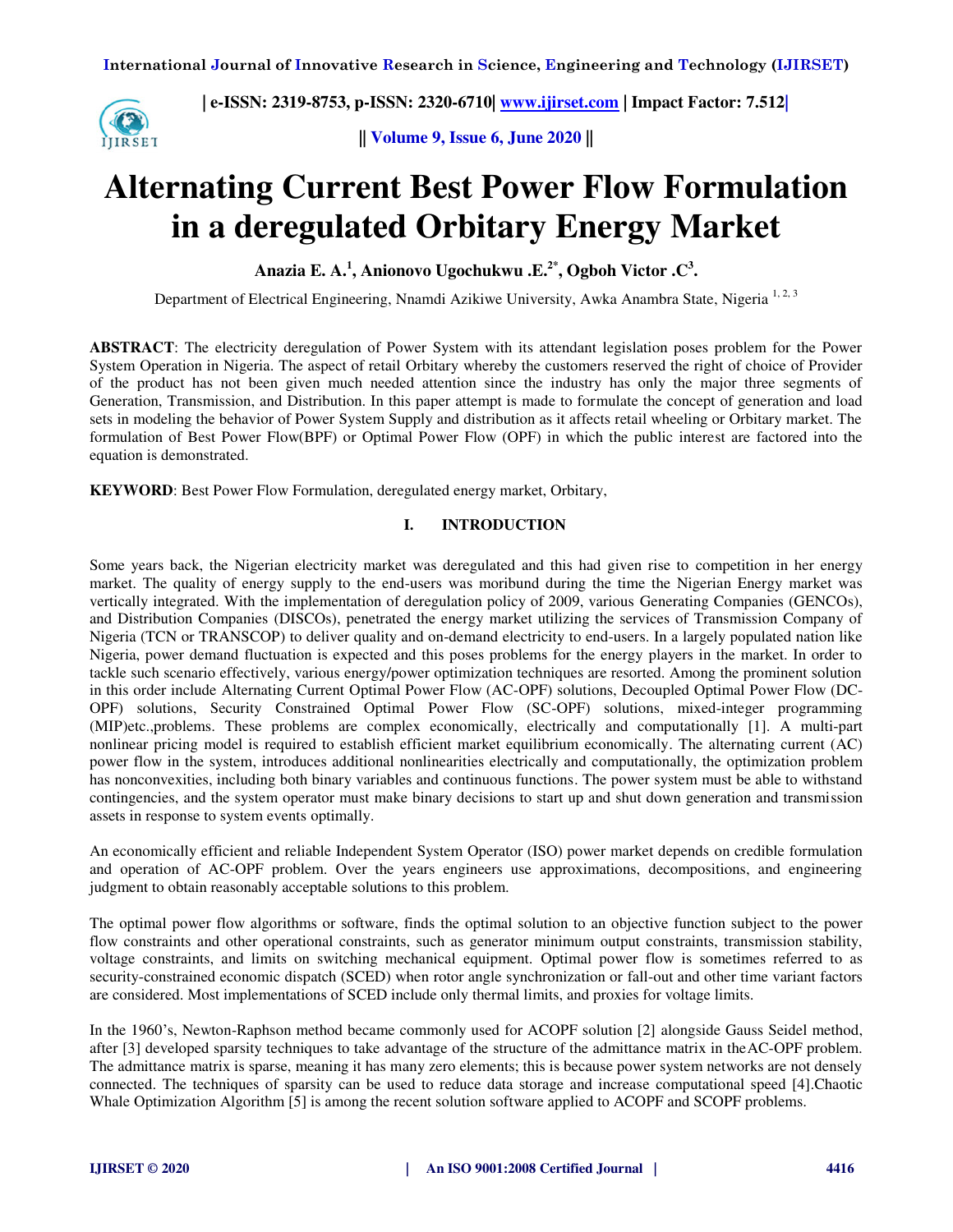

**|| Volume 9, Issue 6, June 2020 ||** 

### **II. CONCEPT OF ORBITARY ENERGY MARKET**

This concept is used to describe demand-supply driven energy market. The structure of the system is presented in figure 1. It features a system in which the end-users of electricity enjoy the liberty of cross-selectivity.



Figure 1: Structure of an Orbitary energy market.

They can order or demand power and absorb power from the DISCOs at consumer level or from nearby GENCOs. At Retail or semi-wholesale level they can demand and absorb power directly from the TCN (TRANSCOP) in the form of large companies or independent bulk power users. The system allows free-wheeling [7] of electric power in the energy market. The ISO ensures proper transactions are carried out to the benefit of all parties involved in the energy market.

### **III. TECHNICAL CONCEPT**

AC-OPF or Alternating Current Best Power Flow (AC-BPF) is an optimization algorithm that considers the full AC power flow equations. With the assumption that the model parameters are correct, this is the most accurate representation of the power flows in a system [6]. Thesolutions determined by this optimization correspond almost to reality. The AC power flow equations are quadratic equations (due to the power to voltage square dependency), and including them in an optimization problem as equality constraints, result to a non-linear non-convex problem. Thus the usual procedure to solving this equation is to relax the non-convex problem to a convex one. That is, defining a convex function around the non-convex function and solving them to obtain the global optimum.The convex relaxations of the AC-BPF focusing on the Semi-definite Programming formulation shall form the basis of our AC-BPF problem formulation.. One of the central elements for the implementation of the AC-BPF is the modeling of the transmission lines.

**Transmission line Modeling: The π-model:**The most usual representation of a Transmission line in power systems is usually by the so-called  $\pi$ -model or pi-Network. For lines between 25 km and 250 km, the  $\pi$ -model is the most preferred modeling approach [6].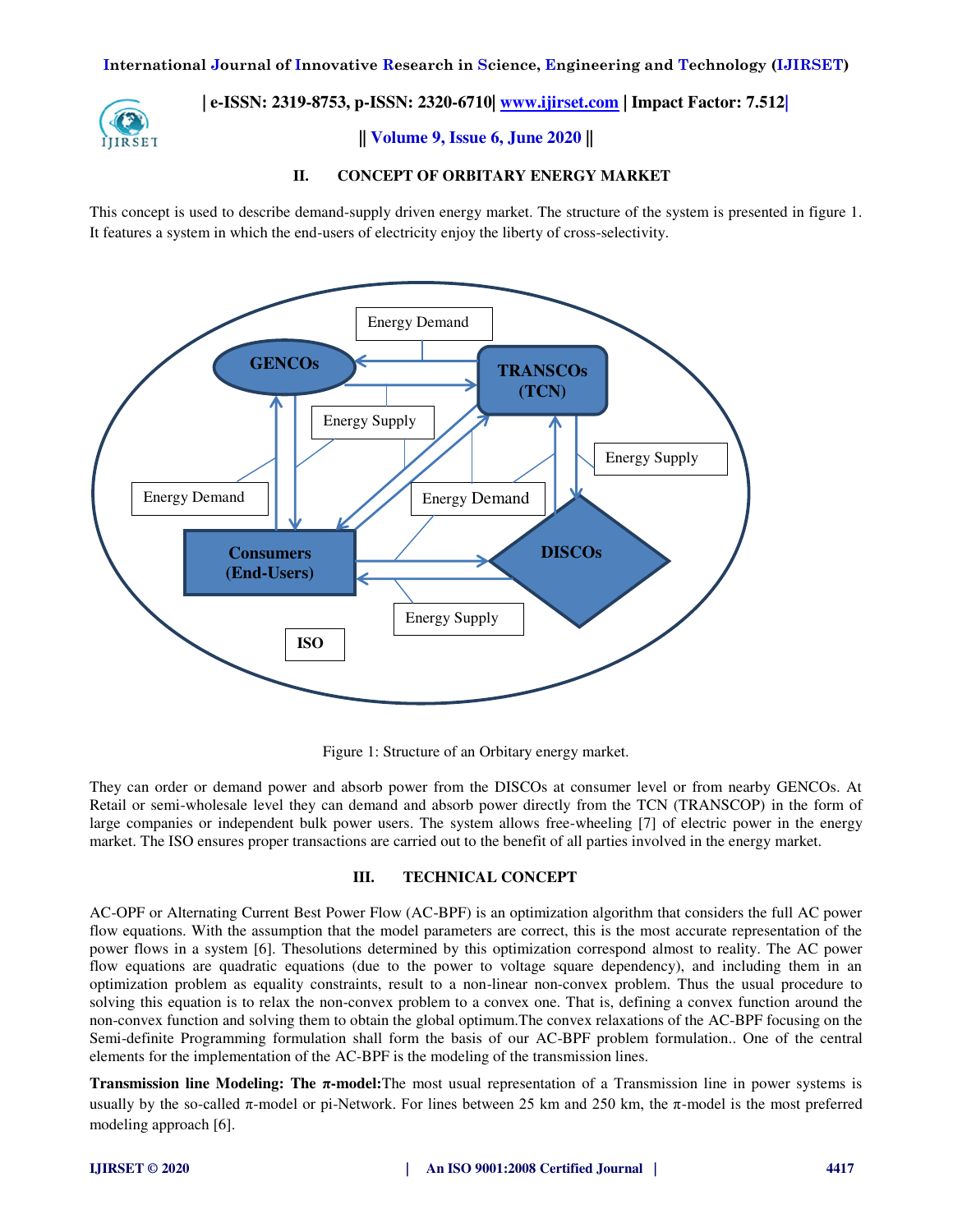**IIIRSET** 

 **| e-ISSN: 2319-8753, p-ISSN: 2320-6710| [www.ijirset.com](http://www.ijirset.com/) | Impact Factor: 7.512|**

### **|| Volume 9, Issue 6, June 2020 ||**



Figure 2: Sample transmission line

Assume a transmission line connected between the nodes *i* and *j* in a network, as shown in Figure: 2. The  $\pi$ -model of the transmission line consists of a series impedance  $R_{ij} + jX_{ij}$  connected at the nodes *i* and *j*, and two equal shunt susceptances, one connected at node *i* and the other at node *j*. The π-model is usually represented by the series admittance:

$$
y_{ij} = \frac{1}{R_{ij} + jX_{ij}}\tag{1}
$$

andby the shunt susceptances at both ends of the line:

$$
y_{sh,i} = y_{sh,j} = \frac{j_{}j_{ij}}{2}
$$
 (2)

The totalcurrent entering node *i* 

$$
I_{i \to j} = I_{sh,i} + I_{ij} = y_{sh,i}V_i + y_{ij}(V_i - V_j)
$$
\n(3)

In Matrix form equation (3) can be written as follows:

$$
I_{i \to j} = [y_{sh,i} + y_{ij} - y_{ij}] \begin{bmatrix} V_i \\ V_j \end{bmatrix}
$$
 (4)

Similarly, 
$$
I_{j \to i} = [-y_{sh,j} - y_{ij} + y_{ij}] \begin{bmatrix} V_i \\ V_j \end{bmatrix}
$$
 (5)

The line admittance can be written as:  $I_{line} = Y_{line} V$  (6)

Taken equations (4) and (5) into consideration this can be further expanded into;

$$
\begin{bmatrix} I_{1\to 2} \\ \vdots \\ I_{i\to j} \\ \vdots \\ I_{m\to n} \end{bmatrix} = \begin{bmatrix} y_{sh,1} + y_{12} & -y_{12} & 0 & \cdots & \cdots & 0 \\ \vdots & \vdots & \vdots & \ddots & \vdots & \vdots \\ 0 & \cdots & y_{sh,i} + y_{ij} & \cdots & -y_{ij} & \cdots & 0 \\ \vdots & \vdots & \vdots & \vdots & \vdots & \vdots \\ 0 & \cdots & \cdots & y_{sh,m} + y_{mn} & \cdots & -y_{mn} \end{bmatrix} \begin{bmatrix} V_1 \\ V_2 \\ \vdots \\ V_i \\ \vdots \\ V_j \\ V_j \\ \vdots \\ V_n \end{bmatrix}
$$
(7)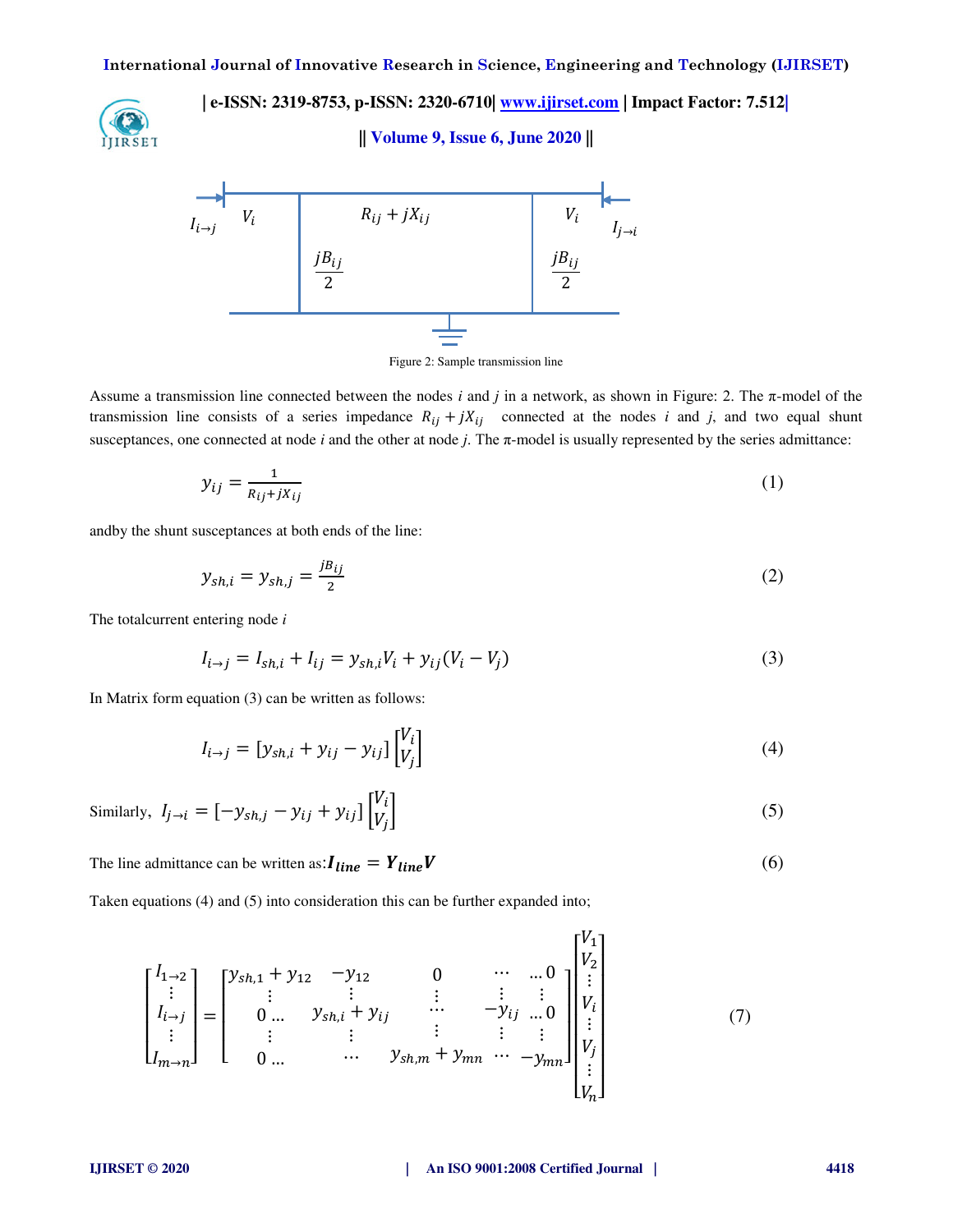

**|| Volume 9, Issue 6, June 2020 ||** 

and,

$$
\begin{bmatrix} I_{2\to1} \\ \vdots \\ I_{j\to i} \\ \vdots \\ I_{n\to m} \end{bmatrix} = \begin{bmatrix} -y_{12}y_{sh,1} + y_{12} & 0 & \cdots & 0 \\ \vdots & \vdots & \vdots & \vdots & \vdots \\ 0 & \cdots & -y_{ij} & \cdots & y_{sh,i} + y_{ij} & \cdots & 0 \\ \vdots & \vdots & \vdots & \vdots & \vdots & \vdots \\ 0 & \cdots & \cdots & -y_{mn} & \cdots & y_{sh,m} + y_{mn} \end{bmatrix} \begin{bmatrix} V_1 \\ V_2 \\ \vdots \\ V_i \\ \vdots \\ V_j \\ \vdots \\ V_n \end{bmatrix}
$$
 (8)

The AC net apparent power at bus*i*is equal to the product of the bus voltage (complex number) and the conjugate of the bus current (complex number), equation (9).

$$
S_i = V_i I_i^* \tag{9}
$$

The bus current;

$$
I_i = \sum_k I_{ik} \tag{10}
$$

where*k* are all the buses connected to bus *i*. In terms of the line or network admittances;

$$
\boldsymbol{I}_i = \boldsymbol{V}^* \sum_k Y_{ik} = \boldsymbol{V}^* \sum_k \frac{1}{Z_k} \tag{11}
$$

Therefore the apparent power can be given by;

 $\sim 10$ 

$$
S_i = V_i I_i^* = \boldsymbol{V}^* \boldsymbol{V}_i \sum_k Y_{ik} \tag{12}
$$

The net apparent power injection at every bus is equal to the total generation minus the total load connected at the bus. In vector form:

$$
S = S_{gen} - S_{load} = V^* V_i \sum_k Y_{ik}
$$
\n(13)

$$
\text{Or } P_i - Q_i = \mathbf{V}^* \mathbf{V}_i \sum_k Y_{ik} \tag{14}
$$

### **IV. AC-BPF FORMULATION**

The AC-BPF can be formulated as minimize the total cost of generation, taken line current, apparent power, bus voltage magnitudes, and angle as constraints.

$$
AC - BPF = \frac{Min}{P_{Gi}} \mathbf{c}^T \mathbf{P}_G
$$
 (15)

**Subject to:** 

AC flow  $S_{gen} - S_{load} = V^* V_i \sum_k Y_{ik}$  (a)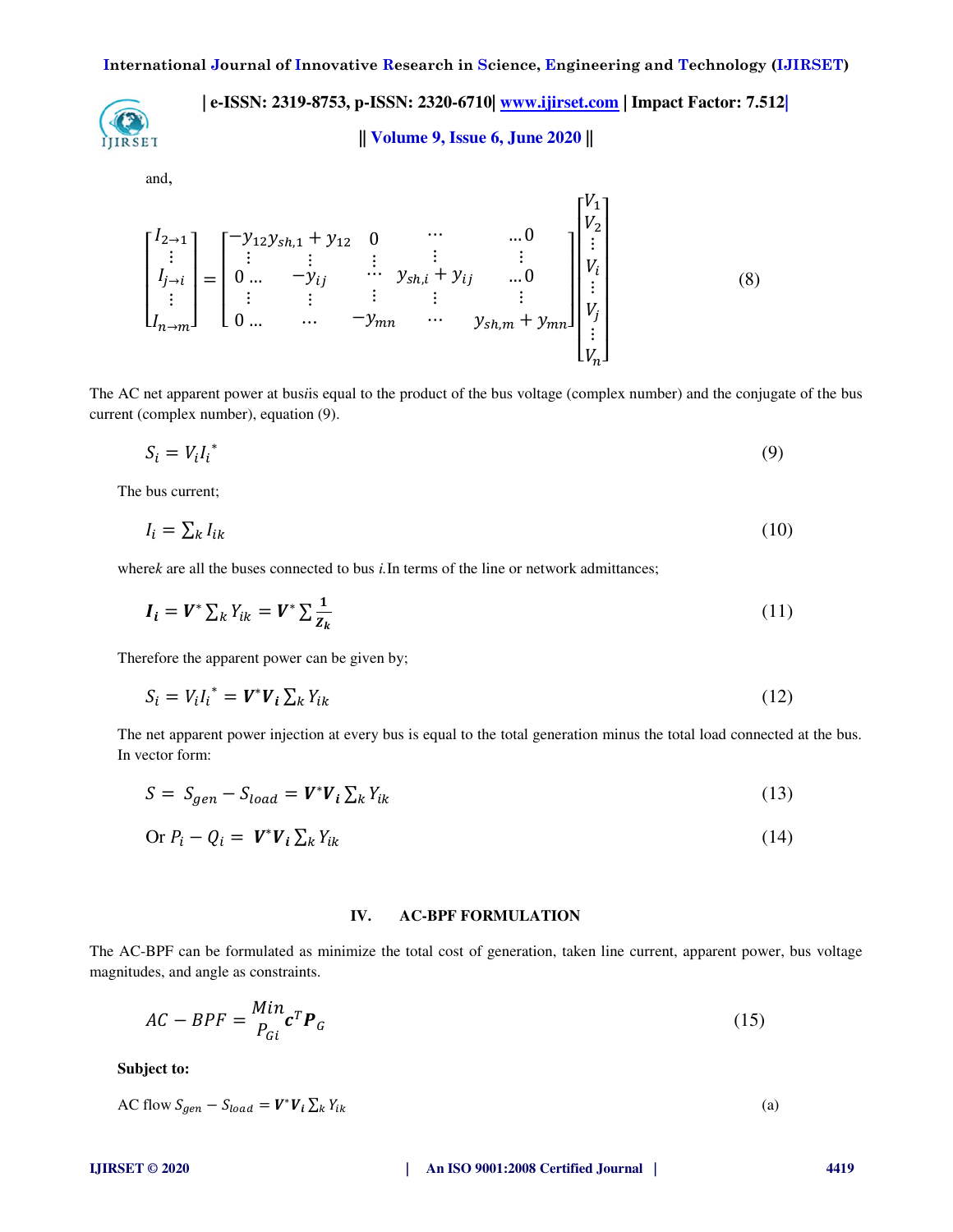**|| Volume 9, Issue 6, June 2020 ||** 

| Line Current $V \sum_k Y_{ik} \leq I_{i,max}$                                                                          | (b) |
|------------------------------------------------------------------------------------------------------------------------|-----|
| Line Apparent flow $V^*V_i \sum_k Y_{ik} \leq S_{i,max}$                                                               | (c) |
| Generator Active power $0 \le P_G \le P_{G,max}$                                                                       | (d) |
| Generator Reactive Power $-\mathbf{Q}_{G,max} \leq \mathbf{Q}_G \leq Q_{G,max}$                                        | (e) |
| Voltage Magnitude $V_{min} \leq V \leq V_{max}$                                                                        | (f) |
| Voltage Angle $\delta_{min} \leq \delta \leq \delta_{max}$ or $\delta_{min} - \pi \leq \delta \leq \pi = \delta_{max}$ | (g) |

Where **P-**subscript G refers to the active power generation injected at bus *i*and **c**-superscript T is the total cost of generation. Note that all variables are vectors or matrices. The asterisk sign or operator (\* ) denotes complex conjugate values.

Constraints **(a)** are the only equality constraints in the standard AC-BPF formulation, and they denote the AC power flow equations. Any operating point that will be determined through the optimization must satisfy the AC power flow equations in order to be a true operating point of thepower system [6]. Constraints **(b)** represent the line current inequality constraints. If our transmission line limits are represented by the current thermal limit, these inequality constraints must be satisfied. If on the other hand, the line thermal limits are sets by the apparent power, then **(c)**must be used; which refer to the apparent power flow. *In any case, only one constraintmust be used:* either the line current limit**(b)** or the apparent power line flow limit **(c).**Constraints **(d)** refer to the active power bounds of the generators, while constraints **(e)** refer to the generators' reactive power bounds. Constraints **(f)** refer the maximum and minimum allowable limits for the bus voltage magnitudes, and constraints **(g)** refer to maximum and minimum allowable limits for the voltage angles.

### **V. AC-BPF APPLICATION TO NIGERIAN EASTERN GRID**

The formulated AC-BPF problem is tested on eastern regional grid (E-G) network shown in figure 3 with parameters obtained from Nigerian Transmission Company (TCN) Osogbo and Abuja. The network contains 6 buses and 9 branches similar to Matpowercase6 exampleobtained from pp. 104, 112, 119, 123-124, 549 of [10]. The simulation was done with Matpower Version 7.0; a power system simulation toolbox developed for use in Matlab and Octave environment by Power Systems Engineering Research Center (PSERC).

MATPOWER Interior Point Solver (MIPS), Version 1.3.1 of Matpower 7.0 with primal/dual interior point method computed the AC-Best Power Flow of AC-BPF formulation of equation (15) subject to voltages and power balance constraints of (a, d and f).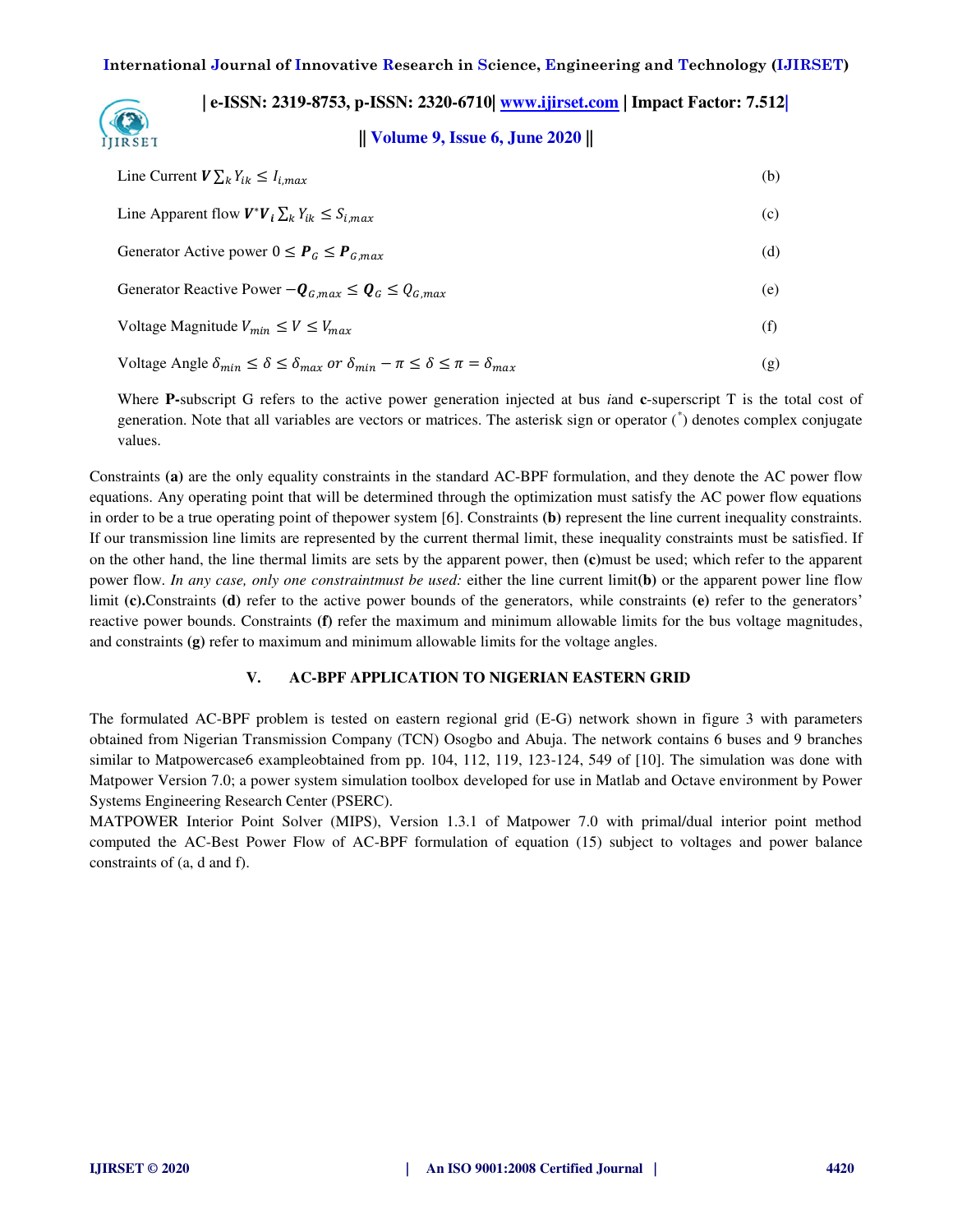

**|| Volume 9, Issue 6, June 2020 ||** 



**Figure 3**: Eastern Grid Nigerian 6 buses Network.

### **VI. AC-BPF RESULTS AND ANALYSIS**

The simulation Converged in **0.08seconds** and the Objective Function Value = **2515.95 \$/hr**. **Table 1:System Summary** 

| How many?                | How much?                   | P(MW)                       | $Q$ (MVAr)        |  |
|--------------------------|-----------------------------|-----------------------------|-------------------|--|
| Buses 6                  | <b>Total Gen Capacity</b>   | 530.0                       | -300.0 to 300.0   |  |
| Generators 3             | <b>On-line Capacity</b>     | 530.0                       | $-300.0$ to 300.0 |  |
| Committed Gens 3         | Generation (actual)         | 165.0                       | 89.2              |  |
| Loads 3                  | Load                        | 162.0                       | 162.0             |  |
| Fixed 3                  | Fixed                       | 162.0                       | 162.0             |  |
| Dispatchable<br>$\Omega$ | Dispatchable                | $-0.0$ of $-0.0$            | $-0.0$            |  |
| Shunts 0                 | Shunt (inj)                 | $-0.0$                      | 0.0               |  |
| <b>Branches</b><br>9     | Losses $(I^2 * Z)$          | 3.01                        | 24.14             |  |
| Inter-ties<br>$\Omega$   | <b>Total Inter-tie Flow</b> | 0.0                         | 0.0               |  |
| Areas                    |                             |                             |                   |  |
|                          | <b>Minimum</b>              |                             | <b>Maximum</b>    |  |
| Voltage Magnitude        | 0.954 p.u. $\omega$ bus 4   | 1.070 p.u. $\omega$ bus 3   |                   |  |
| Voltage Angle            | $-4.45 \deg$ @ bus 6        | $0.00 \text{ deg}$ @ bus 1  |                   |  |
| P Losses $(I^2*R)$       |                             | 0.64 MW<br>@ line 1-4       |                   |  |
| Q Losses $(I^2^*X)$      |                             | 5.00 MVAr $\omega$ line 3-6 |                   |  |
| Lambda P                 | 11.52 \$/MWh @ bus 1        | 11.81 \$/MWh @ bus 6        |                   |  |
| Lambda O                 | $0.00$ \$/MWh @ bus 1       | $0.30$ \$/MWh @ bus 4       |                   |  |

The system performance summary is shown in Table 1 whereas table 2 shows the bus performance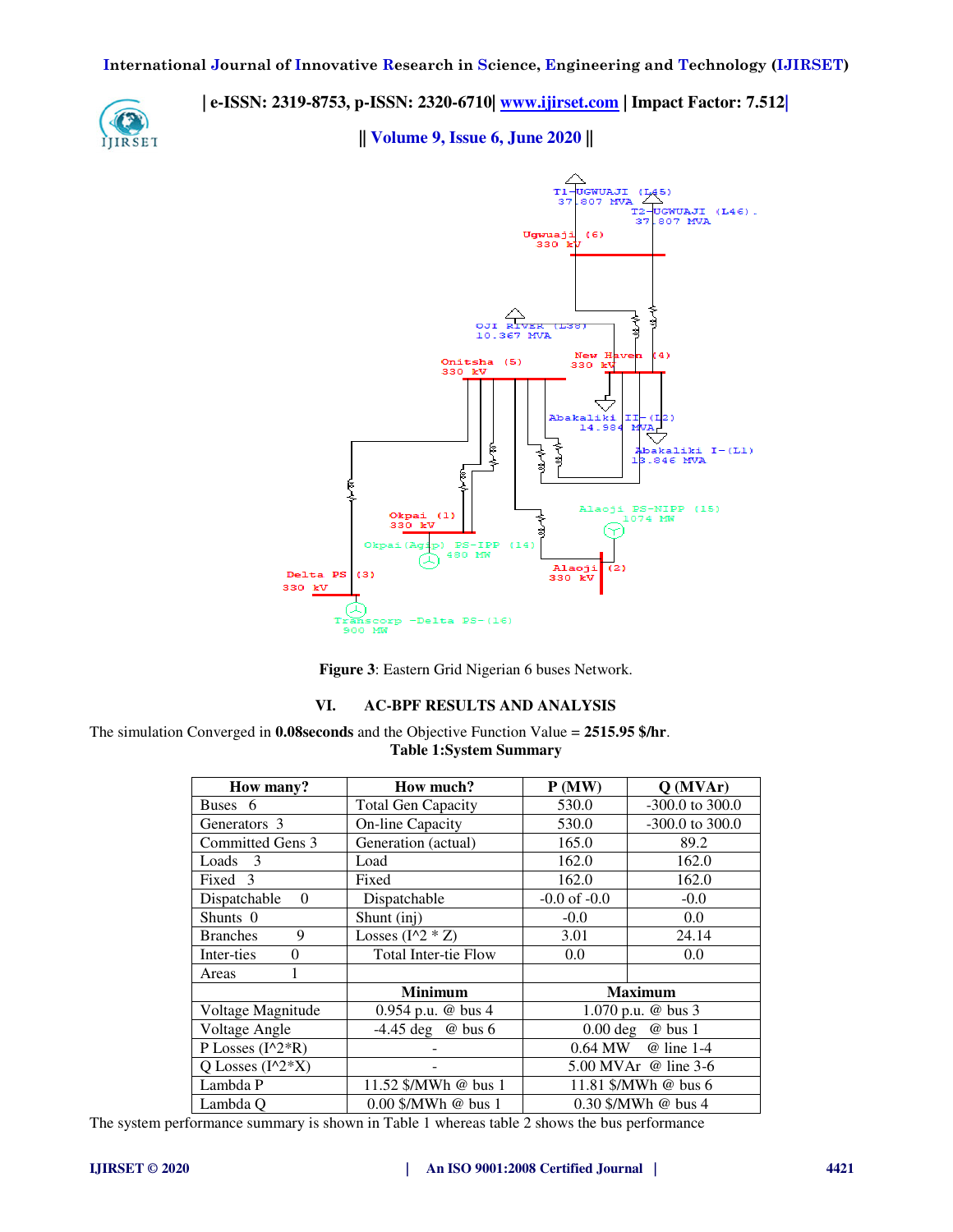**International Journal of Innovative Research in Science, Engineering and Technology (IJIRSET)** 



## **| e-ISSN: 2319-8753, p-ISSN: 2320-6710| [www.ijirset.com](http://www.ijirset.com/) | Impact Factor: 7.512|**

### **|| Volume 9, Issue 6, June 2020 ||**

| <b>Bus</b>     | <b>Voltage</b>   |               | <b>Generation</b> |            | Load      |                          | Lambda(\$/MVA-hr) |       |
|----------------|------------------|---------------|-------------------|------------|-----------|--------------------------|-------------------|-------|
| #              | $\text{Mag}(pu)$ | Ang.<br>(deg) | P(MW)             | $Q$ (MVAr) | P<br>(MW) | (MVAr)                   |                   |       |
|                | 1.050            | $0.000*$      | 50.00             | 17.79      |           |                          | 11.517            |       |
|                | 1.050            | $-0.222$      | 67.63             | 21.19      |           | $\overline{\phantom{0}}$ | 11.535            |       |
| 3              | 1.070            | $-0.176$      | 47.38             | 50.20      |           | $\overline{\phantom{0}}$ | 11.535            |       |
| $\overline{4}$ | 0.954            | $-4.442$      |                   |            | 54.00     | 54.00                    | 11.806            | 0.302 |
|                | 0.998            | $-2.834$      |                   |            | 54.00     | 54.00                    | 11.696            | 0.167 |
| 6              | 0.965            | $-4.452$      |                   |            | 54.00     | 54.00                    | 11.809            | 0.292 |
|                | <b>Total</b>     |               | 165.01            | 89.18      | 162       | 162                      |                   |       |

### **Table: 2 Bus Data**

Table 3 shows the branch data generated by the simulation. In other words the branch/line flows and loses are presented in table 3. Table 4 and 5 presents voltage and generation constraints respectively.

### **Table 3: Branch Data**

| <b>Branch</b><br><b>Bus</b> |                | <b>From Bus Injection</b> |         | <b>To Bus Injection</b> |          | Loss $(I^2 * Z)$ |       |            |
|-----------------------------|----------------|---------------------------|---------|-------------------------|----------|------------------|-------|------------|
| #                           | From           | Tо                        | P(MW)   | $Q$ (MVAr)              | P(MW)    | $Q$ (MVAr)       | P(MW) | $Q$ (MVAr) |
|                             |                | 2                         | 1.28    | $-27.16$                | $-1.27$  | $-26.86$         | 0.001 | 0.00       |
| $\mathfrak{D}$              |                | 4                         | 29.56   | 29.75                   | $-28.92$ | $-26.01$         | 0.643 | 4.94       |
| 3                           |                | 5                         | 19.16   | 15.20                   | $-18.94$ | $-14.75$         | 0.221 | 1.70       |
| $\overline{4}$              | 2              | 3                         | $-1.01$ | $-11.19$                | 1.02     | 1.19             | 0.014 | 0.12       |
| 5                           | 2              | $\overline{4}$            | 25.60   | 23.29                   | $-25.08$ | $-27.99$         | 0.514 | 4.36       |
| 6                           | $\mathfrak{D}$ | 5                         | 16.18   | 9.87                    | $-16.01$ | $-17.87$         | 0.170 | 1.45       |
| ⇁                           | 2              | 6                         | 28.14   | 26.08                   | $-27.60$ | $-23.16$         | 0.538 | 4.14       |
| 8                           | 3              | 5                         | 19.37   | 22.50                   | $-19.05$ | $-21.37$         | 0.314 | 2.42       |
| 9                           | 3              | 6                         | 26.99   | 26.51                   | $-26.40$ | $-30.84$         | 0.590 | 5.00       |
|                             |                |                           |         | <b>Total</b>            |          |                  | 3.005 | 24.14      |

### **Table 4: Voltage Constraints**

| Bus # | Vmin mu | Vmin  | $\mathbf{V}$ | Vmax  | Vmax mu |
|-------|---------|-------|--------------|-------|---------|
|       | 0.000   | .050  | .050         | 1.050 | 28.150  |
|       | 0.000   | 1.050 | 1.050        | 1.050 | 72.036  |
|       | 3.343   | .070  | .070         | .070  | 0.000   |

### **Table 5: Generation Constraints**

| Gen | <b>Bus</b> | <b>Active Power Limits</b> |       |                       |        |                          |  |
|-----|------------|----------------------------|-------|-----------------------|--------|--------------------------|--|
|     |            | Pmin mu                    | Pmin  | $\mathbf{p}_{\sigma}$ | Pmax   | Pmax mu                  |  |
|     |            | 0.685                      | 50.00 | 50.00                 | 200.00 | $\overline{\phantom{a}}$ |  |

### **VII. CONCLUSION**

Alternating Current Best Power Flow cost model in an Orbitary energy market was formulated in this article, taking all its' attendant constraints into consideration. The formulated model was applied to Nigerian Eastern Grid Power Network and the results obtained presented. The optimized cost of total generation in the network was found to be**2515.95 \$/hr**.The Lambda  $(\lambda)$  or cost of generation required to meet the load demand at bus 4 and 6 are presented in table 1 among others.